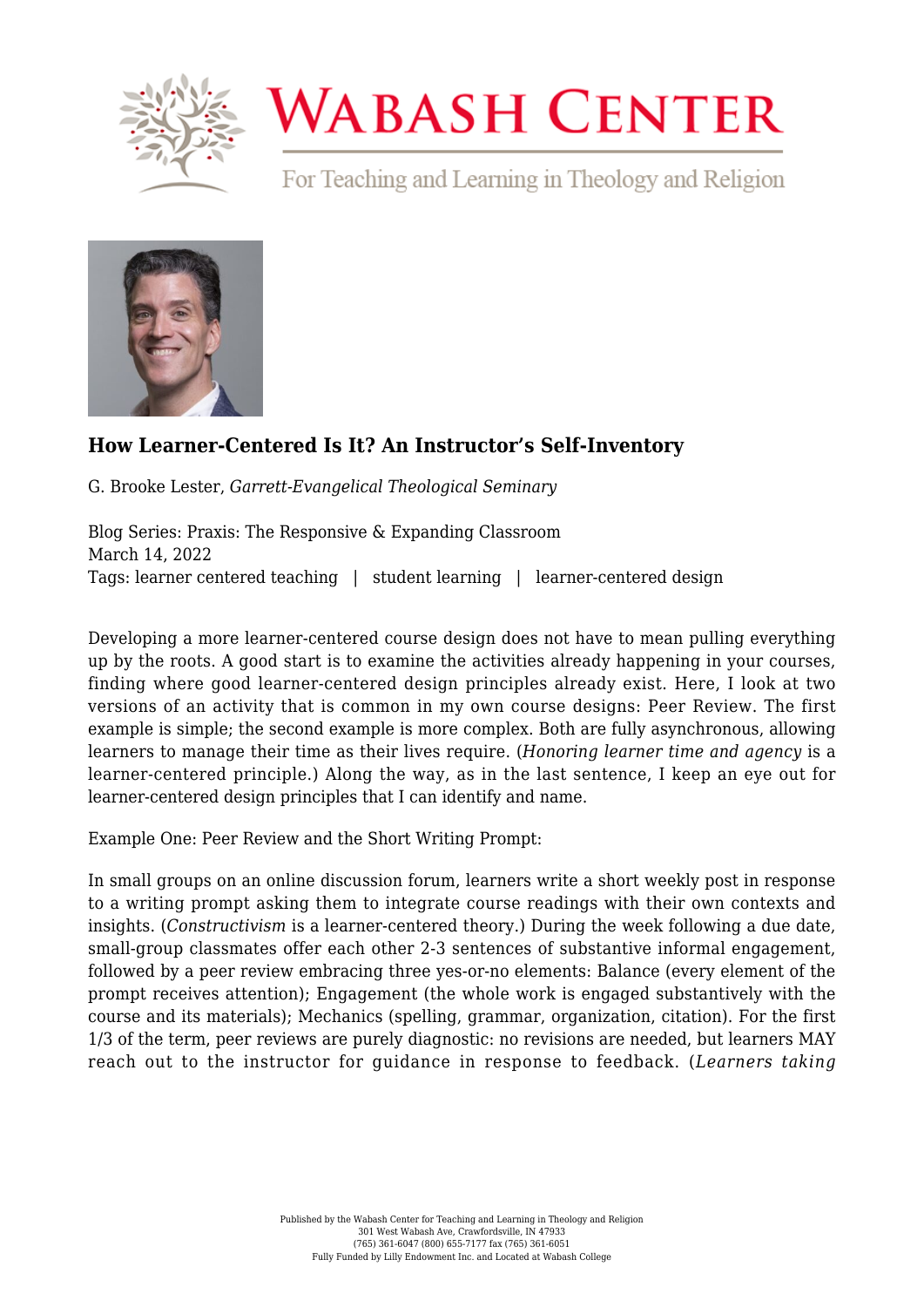*responsibility for learning* is a learner-centered principle.) For the middle 1/3 of the term, learners getting two or more "No's" from peers must reach out to the instructor. For the final 1/3 of the term, learners getting any "No's" must reach out to the instructor. In practice, my role as instructor is mostly to provide guidance in the early weeks, rewarding (via recognition) social goods like risk-taking and commitment. (*Guide-on-the-side-style facilitation* is a learnercentered practice.)

Example Two: Peer Review and the Final Paper:

Bear with me on this one. There's this final research/thesis paper, see? (My course is "Introduction to the Hebrew Bible," and this is the notorious exegesis paper.) But a complete draft is due at the midterm...and by "complete draft" I mean Complete Draft: it's at the full word count and includes all of the expected elements of the final paper. Why? For many reasons, but relevant here: your small-group classmates need something complete to be able to peer-review it! So that's the "bad news" on the draft: it must be complete. What's the "good news"? The draft does not have to be particularly good! Because the Complete Draft does not count toward the student's grade in the class: this peer review is a formative evaluation, not a summative evaluation. (*Formative evaluation* is a learner-centered practice.) So, learner: in your draft, take risks! Try things! Get out on a limb! Pull out all the stops to try to articulate the things you are trying to say. (Creating conditions for *student voice* is a learner-centered principle.)

In order to promote informed, substantive peer review--something more illuminating than "I liked it; it was good"--students are armed with two (2) rubrics. First, there is the rubric for the final paper itself, made available to learners at the start of the term. (*Instructor transparency and accountability in assessment* is a learner-centered principle.) If reviewers have so far neglected this document or struggled with it, now they are put in a position to have to get to know it better and work with it constructively and ask for help if needed. The second rubric is the rubric for the peer reviews themselves. (Are the reviews engaged with the draft being reviewed? Are they engaged with the final-paper rubrics? Are they constructive as well as affirming?) Here I include one coercive element: 20% of a student's peer-review grade requires that \*their own draft\* be complete and on time, and this element is a binary: you get 20 points, or you get zero points. And here's the thing: the evaluation for peer reviews is not formative, but summative. This thing must go smoothly and tightly, or the wheels fall off. (Don't ask of learners more self-motivation than reasonable for their level: *scaffolding* is a learner-centered principle.)

## Closing notes:

Learner-centered course design principles didn't descend from the sky on stone tablets. Rather, they arose from the reflected-upon experiences of educators like yourself. By joining in this process of reflection and discovery, you join in the construction of applied learnercentered pedagogy.

Where can you discover some more of the learner-centered principles that you're ransacking